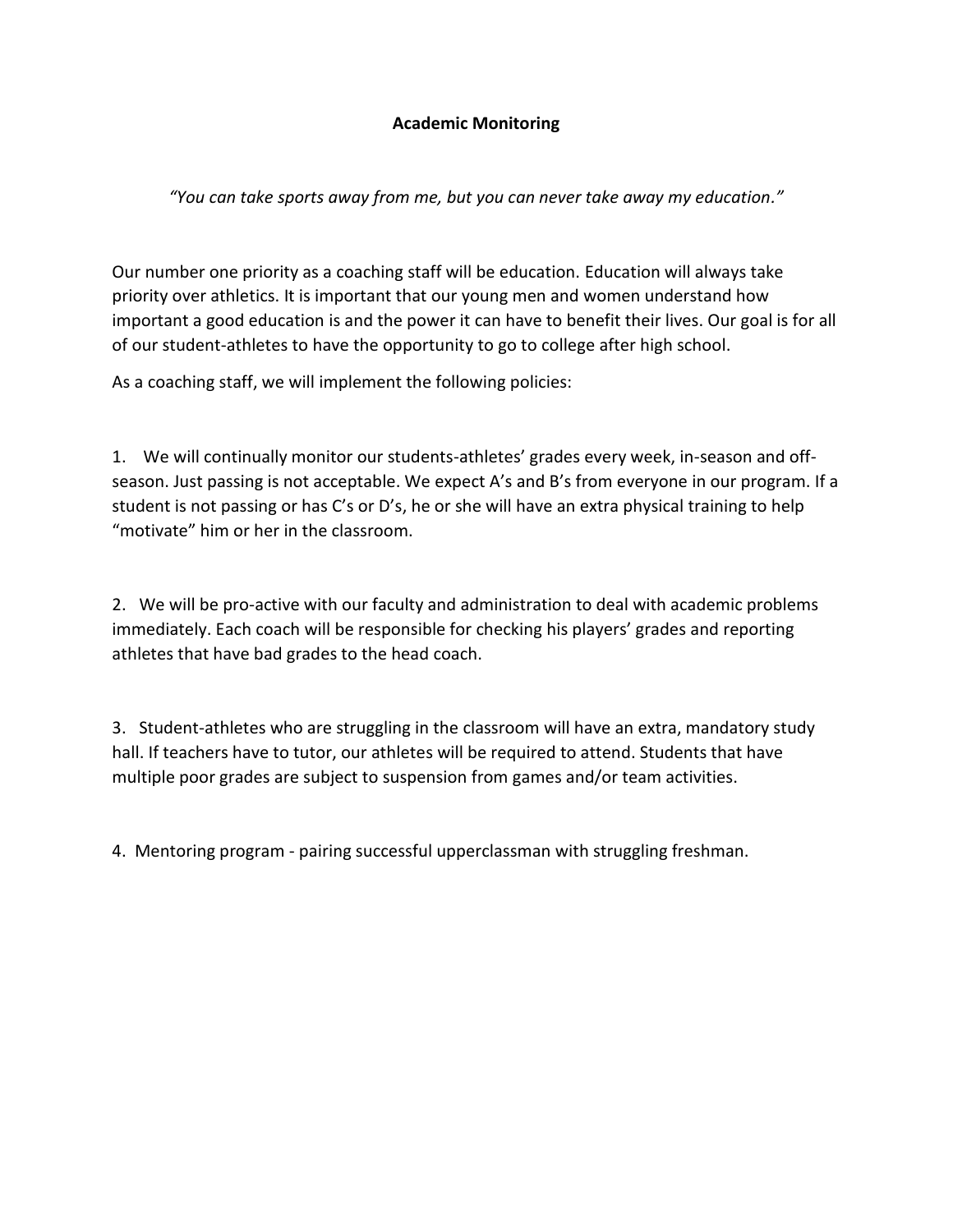## FREEDOM FOOTBALL GRADE CHECK

| <b>Student-Athlete:</b>                                              |                                                      | Date:                                                                          |                                                                                                                                          |  |                             |                                           |  |  |  |
|----------------------------------------------------------------------|------------------------------------------------------|--------------------------------------------------------------------------------|------------------------------------------------------------------------------------------------------------------------------------------|--|-----------------------------|-------------------------------------------|--|--|--|
| <b>Guidance Counselor:</b>                                           |                                                      |                                                                                | We believe that our student-athletes need to be champions in the<br>classroom, on the field and in the community. We look for three main |  |                             |                                           |  |  |  |
| Please Contact Coach Allen with any Questions Maurice.allen@ocps.net |                                                      | qualities in our champions: their integrity, their discipline and their pride. |                                                                                                                                          |  |                             |                                           |  |  |  |
| <b>1st PERIOD CLASS</b>                                              | <b>TEACHER NAME</b>                                  | <b>Teacher Signature</b>                                                       |                                                                                                                                          |  | <b>ABSENCES   TARDIES  </b> | <b>CURRENT GRADE</b>                      |  |  |  |
|                                                                      |                                                      |                                                                                |                                                                                                                                          |  |                             |                                           |  |  |  |
| <b>Please Check No</b><br>Yes                                        |                                                      |                                                                                |                                                                                                                                          |  |                             |                                           |  |  |  |
| Does the student-athlete come prepared to class?                     |                                                      |                                                                                | <b>COMMENTS:</b>                                                                                                                         |  |                             |                                           |  |  |  |
| Does the student-athlete sit in front during class?                  |                                                      |                                                                                |                                                                                                                                          |  |                             |                                           |  |  |  |
| Does the student-athlete actively participate in class discussion?   |                                                      |                                                                                |                                                                                                                                          |  |                             |                                           |  |  |  |
| Does the student-athlete turn in their work on time?                 |                                                      |                                                                                |                                                                                                                                          |  |                             |                                           |  |  |  |
|                                                                      | Does the student-athlete ask for help when needed?   |                                                                                |                                                                                                                                          |  |                             |                                           |  |  |  |
|                                                                      |                                                      |                                                                                |                                                                                                                                          |  |                             |                                           |  |  |  |
| 2nd PERIOD CLASS                                                     | <b>TEACHER NAME</b>                                  |                                                                                | <b>Teacher Signature</b>                                                                                                                 |  |                             | <b>ABSENCES   TARDIES   CURRENT GRADE</b> |  |  |  |
|                                                                      |                                                      |                                                                                |                                                                                                                                          |  |                             |                                           |  |  |  |
| <b>Please Check No</b><br>Yes                                        |                                                      |                                                                                |                                                                                                                                          |  |                             |                                           |  |  |  |
| Does the student-athlete come prepared to class?                     |                                                      |                                                                                | <b>COMMENTS:</b>                                                                                                                         |  |                             |                                           |  |  |  |
| Does the student-athlete sit in front during class?                  |                                                      |                                                                                |                                                                                                                                          |  |                             |                                           |  |  |  |
| Does the student-athlete actively participate in class discussion?   |                                                      |                                                                                |                                                                                                                                          |  |                             |                                           |  |  |  |
| Does the student-athlete turn in their work on time?                 |                                                      |                                                                                |                                                                                                                                          |  |                             |                                           |  |  |  |
|                                                                      | Does the student-athlete ask for help when needed?   |                                                                                |                                                                                                                                          |  |                             |                                           |  |  |  |
|                                                                      |                                                      |                                                                                |                                                                                                                                          |  |                             |                                           |  |  |  |
| 3rd PERIOD CLASS                                                     | <b>TEACHER NAME</b>                                  |                                                                                | <b>Teacher Signature</b>                                                                                                                 |  | <b>ABSENCES   TARDIES</b>   | <b>CURRENT GRADE</b>                      |  |  |  |
|                                                                      |                                                      |                                                                                |                                                                                                                                          |  |                             |                                           |  |  |  |
| Please Check No<br>Yes                                               |                                                      |                                                                                |                                                                                                                                          |  |                             |                                           |  |  |  |
|                                                                      | Does the student-athlete come prepared to class?     |                                                                                | <b>COMMENTS:</b>                                                                                                                         |  |                             |                                           |  |  |  |
| Does the student-athlete sit in front during class?                  |                                                      |                                                                                |                                                                                                                                          |  |                             |                                           |  |  |  |
| Does the student-athlete actively participate in class discussion?   |                                                      |                                                                                |                                                                                                                                          |  |                             |                                           |  |  |  |
|                                                                      | Does the student-athlete turn in their work on time? |                                                                                |                                                                                                                                          |  |                             |                                           |  |  |  |
| Does the student-athlete ask for help when needed?                   |                                                      |                                                                                |                                                                                                                                          |  |                             |                                           |  |  |  |